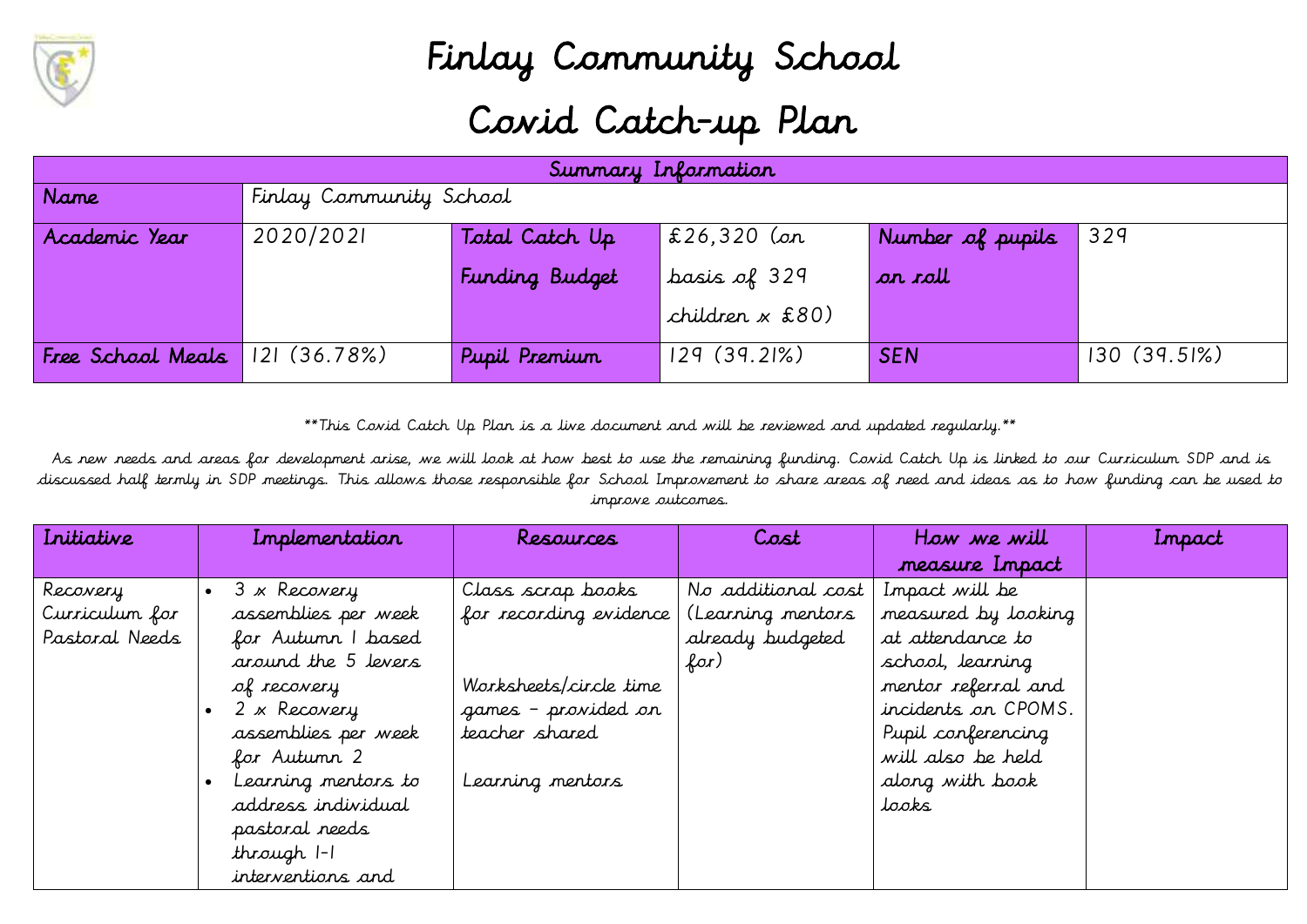|                                                                                                                          | afternoon group<br>interventions                                                                                                                                                                                                                                                                                                              |                                             |                                                                                    |                                                                                                                                                                                                                                               |
|--------------------------------------------------------------------------------------------------------------------------|-----------------------------------------------------------------------------------------------------------------------------------------------------------------------------------------------------------------------------------------------------------------------------------------------------------------------------------------------|---------------------------------------------|------------------------------------------------------------------------------------|-----------------------------------------------------------------------------------------------------------------------------------------------------------------------------------------------------------------------------------------------|
| Attendance -<br>all children to<br>return to<br>school from<br>September 2020                                            | Weekly attendance<br>assemblies<br>Class teachers to<br>record absence on<br>CPOMS and complete<br>registers<br>Daily Government<br>attendance recorded<br>Attendance monitored<br>weekly                                                                                                                                                     | Attendance Cup                              | No additional cost                                                                 | Daily attendance<br>monitored when<br>competing<br>Government form.<br>Aim for figures to<br>be above National<br>and Local<br>attendance figures<br>Persistent absentees<br>will be lower than<br>10% and these will<br>be closely monitored |
| Remote learning<br>to be fully<br>implemented<br>and ready to<br>use in response<br>to tiered<br>approach to<br>tockdowr | Class teachers to set<br>up Seesaw<br>Sasha to write a<br>Remote Learning<br>action plan<br>Resources shared with<br>staff to support<br>remote learning<br>Training to be<br>provided for staff for<br>Seeasw<br>Letter to be sent out<br>to parents to evaluate<br>who can access work<br>online so teachers<br>have an up to date<br>list. | Seesaw<br>Seesaw online<br>training modules | Free to use<br>Free                                                                | Teachers to complete<br>a record of who is<br>accessing remote<br>learning if children<br>are learning at<br>home.                                                                                                                            |
| Intervention to<br>address gaps –<br>accelerated<br>learning                                                             | Data drop to be<br>completed at the end<br>of September<br>Precision teaching<br>model to be used in                                                                                                                                                                                                                                          | Target Tracker                              | No cost – each<br>class has a full<br>time TA which is<br>already budgeted<br>for. | The gap will close<br>on Target Tracker<br>and children's<br>progress per term<br>will be above 1.00.                                                                                                                                         |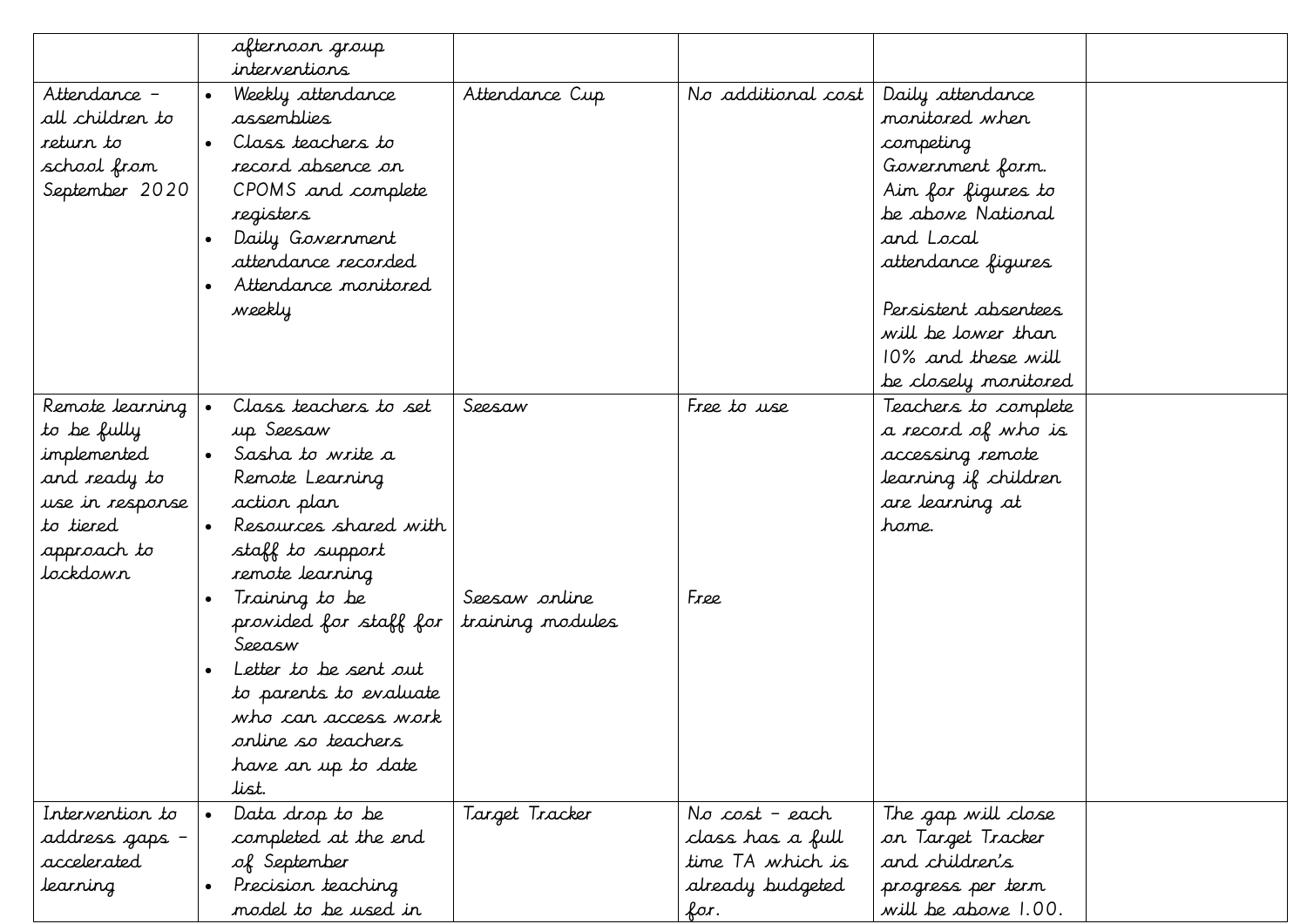| Use of TAs      |           | class in Maths,                 |               |                    |                       |  |
|-----------------|-----------|---------------------------------|---------------|--------------------|-----------------------|--|
| during the      |           | Reading, Phonics,               |               |                    |                       |  |
| school day      |           | Writing so that all             |               |                    |                       |  |
|                 |           | children have access            |               |                    |                       |  |
|                 |           | to teacher modelling            |               |                    |                       |  |
|                 |           | during the lesson and           | Staff Meeting |                    |                       |  |
|                 |           | work is differentiated          |               |                    |                       |  |
|                 |           | accordingly.                    |               |                    |                       |  |
|                 | $\bullet$ | TAs to run                      |               |                    |                       |  |
|                 |           | interventions in the            |               |                    |                       |  |
|                 |           | afternoon for targeted          |               |                    |                       |  |
|                 |           | groups of children -            |               |                    |                       |  |
|                 |           | these needs identified          |               |                    |                       |  |
|                 |           | in a Covid Catch up             |               |                    |                       |  |
|                 |           | staff meeting.                  |               |                    |                       |  |
| Intervention to |           | Teacher to be                   | NQT in Y6     | Difference between | The gap will close    |  |
| address gaps    |           | employed after                  |               | $TA$ and $NQT =$   | on Target Tracker     |  |
| for children    |           | Christmas instead of            |               | £5,720             | and children's        |  |
| working in Year |           | TA in Year 6 - class            |               | (TA money already  | progress per term     |  |
| 2 and Year 6    |           | split into two groups           |               | budgeted for so    | will be above 1.00.   |  |
|                 |           | $\mathcal{A}$ 15 in the morning |               | the additional     |                       |  |
|                 |           | for targeted                    |               | difference will    | SATS Scaled Scores    |  |
|                 |           | supported, and then             |               | come from Covid    | will improve rapidly. |  |
|                 |           | one adult to provide            |               | Catch up)          |                       |  |
|                 |           | intervention during the         |               |                    |                       |  |
|                 |           | afternoon.                      |               | No additional cost |                       |  |
|                 |           | Staff member who is             | Teacher       | – already          |                       |  |
|                 |           | pregnant to deliver             |               | employed           |                       |  |
|                 |           | intervention virtually          |               |                    |                       |  |
|                 |           | to Year 6 children 3            |               |                    |                       |  |
|                 |           | afternoons a week.              |               |                    |                       |  |
|                 |           | TA who is employed              | TA            | No additional cost |                       |  |
|                 |           | to work in the Nest in          |               | – already          |                       |  |
|                 |           | the morning will                |               | employed           |                       |  |
|                 |           | deliver intervention in         |               | Total: £5720       |                       |  |
|                 |           | the afternoon to Year           |               |                    |                       |  |
|                 |           | 2 children                      |               |                    |                       |  |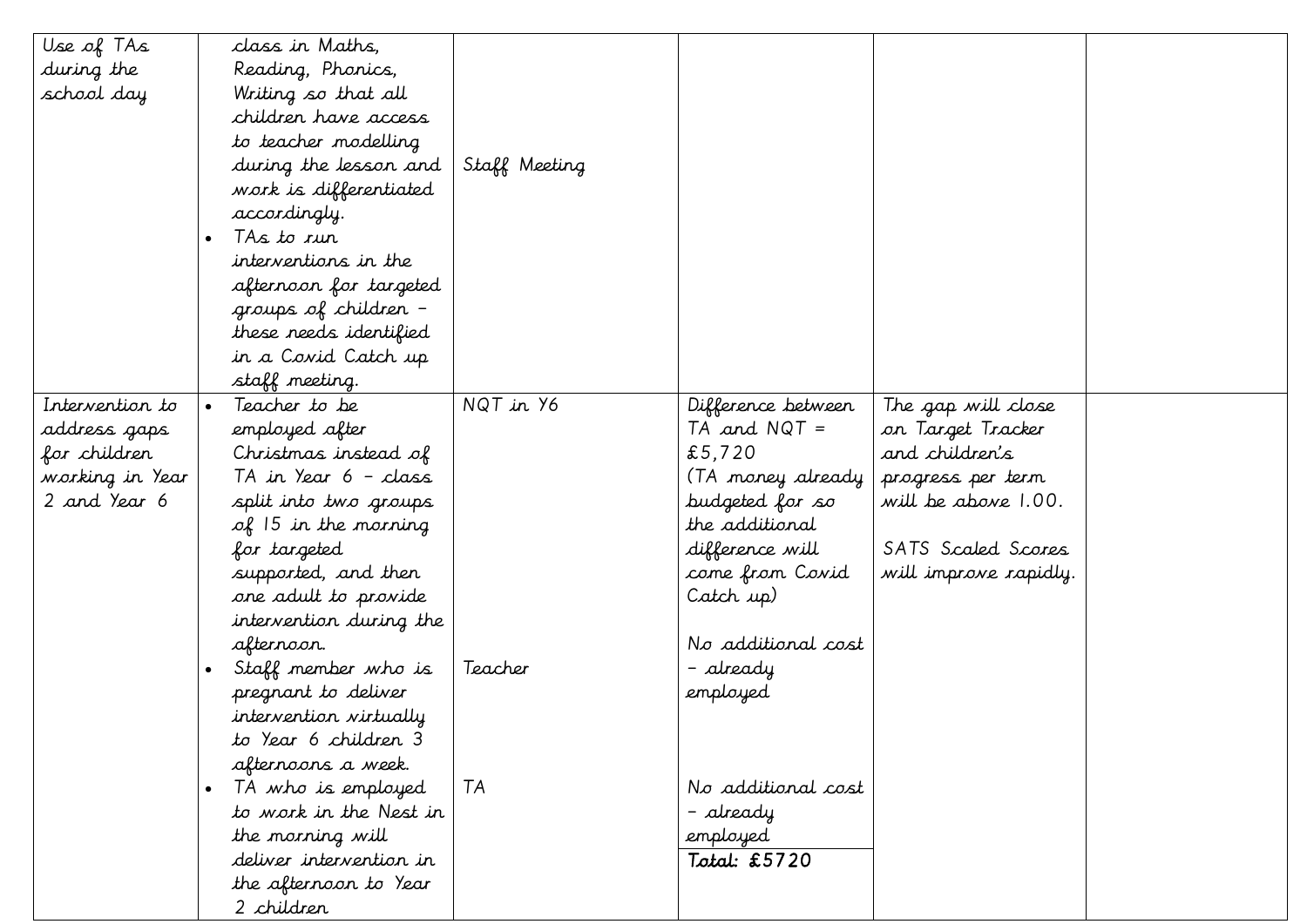| Academic after  | From Autunn Term,          | Staff Meeting                                           | No cost - TAs are    | The gap will close  |  |
|-----------------|----------------------------|---------------------------------------------------------|----------------------|---------------------|--|
| school clubs to | each class/year group      |                                                         | currently paid until | on Target Tracker   |  |
| address gaps –  | to run 3 after school      |                                                         | 4.30 $\rho$ m on     | and children's      |  |
| accelerated     | clubs a week for half      |                                                         | extended hours.      |                     |  |
|                 |                            |                                                         |                      | progress per term   |  |
| learning        | an hour - either by        |                                                         | This is already      | will be above 1.00. |  |
|                 | the teacher or TA. The     |                                                         | budgeted for.        |                     |  |
|                 | reed and children          |                                                         |                      |                     |  |
|                 | <i>identified in Covid</i> |                                                         |                      |                     |  |
|                 | Catch up staff             |                                                         |                      |                     |  |
|                 | meeting                    |                                                         |                      |                     |  |
| Resources to    | • Catch up and             | NELI: Nuffield Early                                    | Free of charge $-$   | The gap will close  |  |
| support with    | intervention resources     | Language Intervention                                   | provided by the      | on Target Tracker   |  |
| intervention    | bought to address          |                                                         | Local Authority      | and children's      |  |
| both within     | reading and writing.       |                                                         | Free of charge $-$   | progress per term   |  |
| school and      | List of other              | Precision Teaching -                                    | TAs already          | will be above 1.00. |  |
| after school    | additional resources       | decoding, sight                                         | trained to use       |                     |  |
|                 | to be provided to          | words, spelling                                         | this. Kate Kirby to  |                     |  |
|                 | staff.                     |                                                         | support any          |                     |  |
|                 |                            |                                                         | adults who reed      |                     |  |
|                 |                            |                                                         | an update.           |                     |  |
|                 |                            | Read Write Inc -                                        | £631.25              |                     |  |
|                 |                            |                                                         |                      |                     |  |
|                 |                            | phased approach to                                      |                      |                     |  |
|                 |                            | teaching                                                |                      |                     |  |
|                 |                            | Read Write Inc Phonics A4<br>Speed card sound set 2/3   |                      |                     |  |
|                 |                            | single pack $x$ 4 (£228),                               |                      |                     |  |
|                 |                            | Read write inc phonics A4                               |                      |                     |  |
|                 |                            | speed sound card set 1                                  |                      |                     |  |
|                 |                            | $single$ pack $x$ 4 (£228),                             |                      |                     |  |
|                 |                            | Read Write Inc phonics                                  |                      |                     |  |
|                 |                            | home more flash cards set<br>$2/3$ (£34.33), Read Write |                      |                     |  |
|                 |                            | Inc home phonics                                        |                      |                     |  |
|                 |                            | flashcards $x 6$ (£41.94),                              |                      |                     |  |
|                 |                            | Read Write Inc Phonics                                  |                      |                     |  |
|                 |                            | Green word cards x 2                                    |                      |                     |  |
|                 |                            | (£14.74), Read Write Inc                                |                      |                     |  |
|                 |                            | Red Word Cards $x$ 2 (£18),                             |                      |                     |  |
|                 |                            | Read Write Inc al speed<br>sound poster $x$ 2           |                      |                     |  |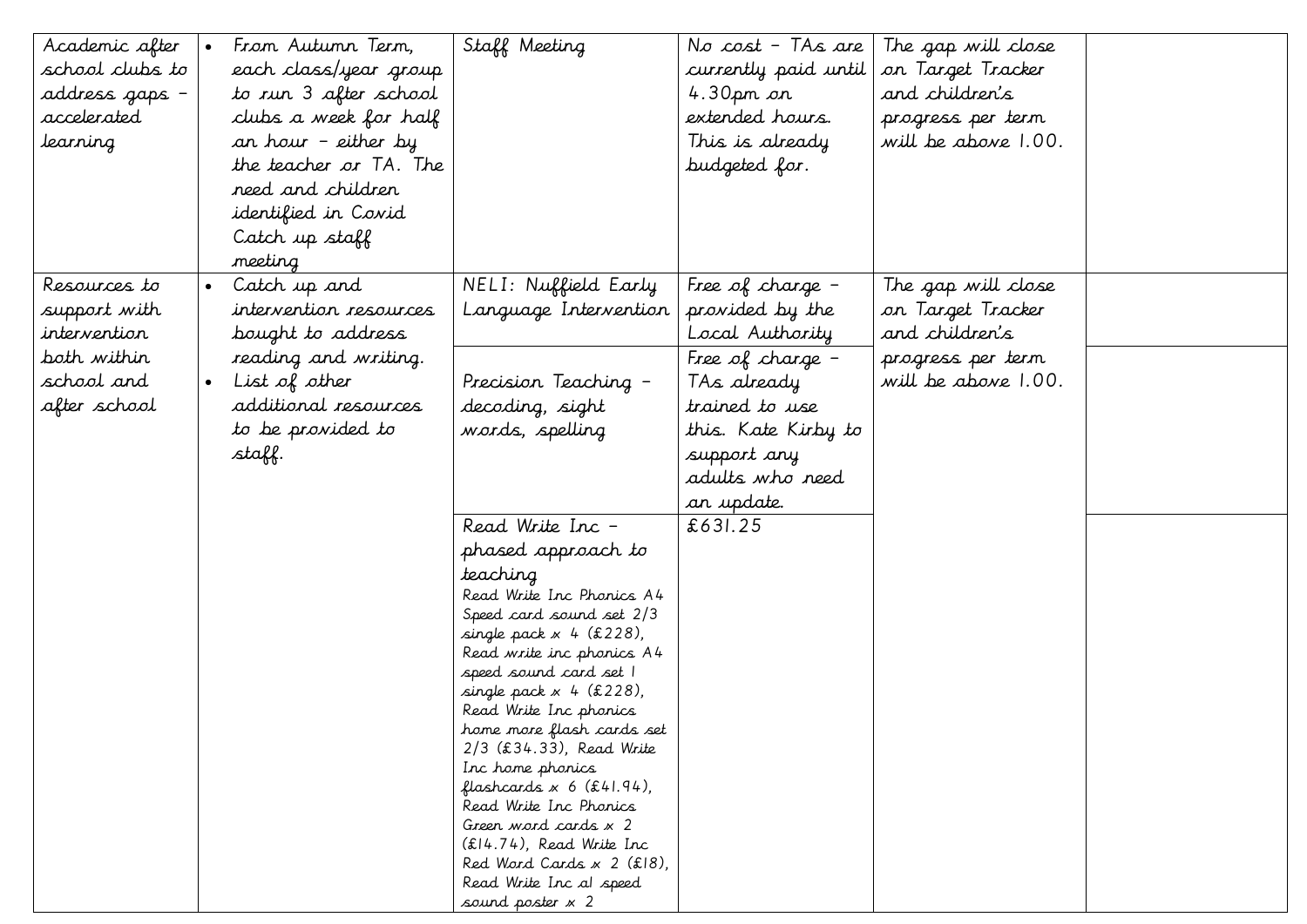|  | $(E14.40)$ , Read write inc<br>Fred frog toy $x 6$ (£51.84) |                  |  |
|--|-------------------------------------------------------------|------------------|--|
|  | Maths DfE Ready to                                          | Free             |  |
|  | Progress Statements                                         |                  |  |
|  | with NCETM                                                  |                  |  |
|  | Exemplification                                             |                  |  |
|  | Statements                                                  |                  |  |
|  | Toe by Toe - helping                                        | £28              |  |
|  | with the decoding of                                        |                  |  |
|  | words (particularly                                         |                  |  |
|  | useful for children                                         |                  |  |
|  | with dyslexic                                               |                  |  |
|  | tendencies)                                                 |                  |  |
|  | Scholfield and Sims                                         | $$70/a$ book     |  |
|  | Complete                                                    | $£420$ for books |  |
|  | Comprehension Whole                                         | year 1-6         |  |
|  | School Scheme                                               |                  |  |
|  | Supporting                                                  | £335 excluding   |  |
|  | Academically More                                           | VAT              |  |
|  | Able: GDS Rising                                            |                  |  |
|  | Stars - English                                             |                  |  |
|  | Supporting                                                  | $£150$ excluding |  |
|  | Academically More                                           | VAT              |  |
|  | Able: GDS Rising                                            |                  |  |
|  | Stars - Maths                                               |                  |  |
|  | On Track Maths KSI                                          | £650 excluding   |  |
|  | and KS2 pack -                                              | VAT              |  |
|  | Rising Stars                                                |                  |  |
|  | On Track Reading                                            | £375 excluding   |  |
|  | Comprehension KS2                                           | VAT              |  |
|  | Rising Stars                                                |                  |  |
|  | CGP Reading Books                                           | £44.85           |  |
|  | Year $1 -$ Year 6                                           |                  |  |
|  | CGP Catch up                                                | £68              |  |
|  | bundles Rec - Year 6                                        |                  |  |
|  |                                                             |                  |  |
|  | Total                                                       | £2702.10         |  |